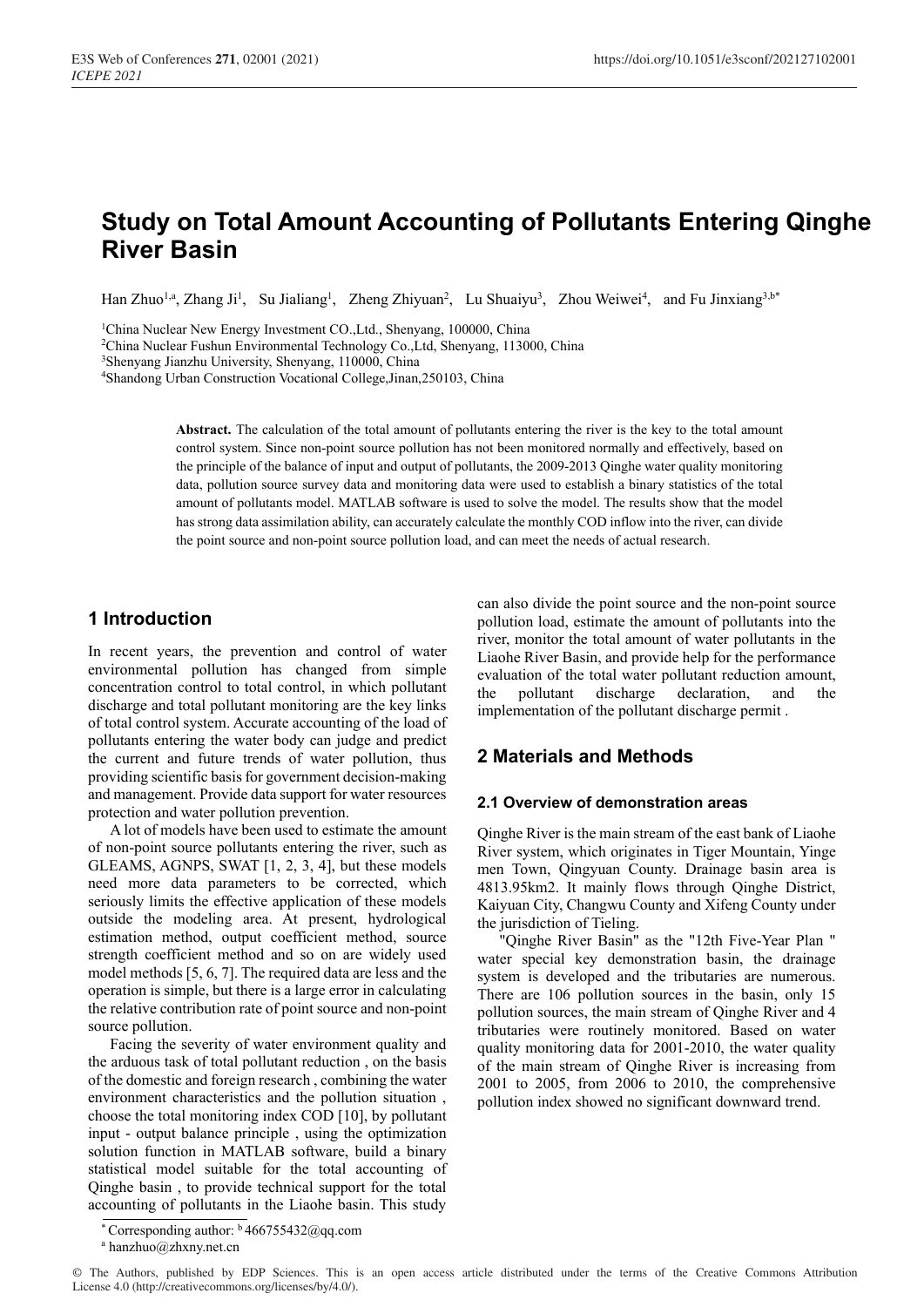#### **2.2 Research methods**

#### *2.2.1 Method of accounting for point source emissions and river flows*

Verification of total discharge amount of pollution sources.The accounting methods of the total amount of pollution source include material balance method, comparative analysis of relevant data and so on. According to the current situation of pollution source monitoring in watershed, the total amount of pollution discharge is verified by using the on-line concentration and flow monitoring data of pollution source, the monitoring data of pollution source and the general survey data of pollution source.

Verification of the total amount of pollutants entering rivers from pollution sources.Considering the process of entering the river of pollutants in different pollution sources, referring to the "Guiding Opinions on the Distribution of Major Water Pollutants Total" by the State Environmental Protection Administration and the technology of controlling the total amount of water pollutants in the river basin through the river inflow coefficient to establish a possible relationship between the amount of pollutants discharged and the amount of water entering the river.Point-source pollution in the study area into the river volume estimate see formula (1).

$$
Q_{\text{Into the river}} = Q \times A \tag{1}
$$

In formula:

Q<sub>Into the river</sub>—The amount of point source into the river(t);

Q—Total point source discharge(t);

A—Inflow coefficient.

#### *2.2.2 Non-point source pollutant discharge and river entry accounting methods.*

The principle of model construction. Taking "watershed scale" as the object, the total amount of pollutants entering the river is calculated. The i month pollutant load Li (t / month) in Qingliao section of Qinghe basin is the final result of point source pollutant entry Pi (t / month) and non-point source pollutant entry Ni (t / month) and river retention process.

Considering that the amount of point source entering river is relatively stable during the study period, the amount of non-point source entering river is mainly affected by rainfall runoff process, and the Ri of pollutant retention factor is mainly related to flow rate and water temperature, etc., and the amount of pollutants entering the river simplify to formula (2).

$$
Li = (A + BQ_i^c)Li = (A + BQ_i^c) \exp(-Dq_i t_i)
$$
 (2)

In formula:

Li—Pollutant load in month i;

A—The amount of point source pollutants entering the river;

B—Potential for river entry of non-point source pollutants;

C—The effect of river flow on the inflow of non-point

source pollutants;

Qi—Average flow for the i month $(m^3/s)$ ;

Qi,ti—Represents river flow and water temperature variables, respectively;

D—Model coefficients.

The above parameters are dimensionless.

Model building method. This study uses the constrained minimal (nonlinear programming) solution function in the MATLAB optimization toolbox fmincon optimizes the four coefficients in A, B, C, D binary statistical model. When the control measures of point source and non-point source pollution have not changed significantly during the research period, the above four model coefficients can be considered as constants.

In order to reduce the influence of the absolute value of the solution error on the convergence efficiency, the natural logarithm is taken at the same time on the left and right sides of the formula before solving. An objective function (O) is set as the average value of the absolute value of the error between the calculated value of the output load of pollutants in the outlet section and the calculated value of the simulated value. According to the monthly average output load, flow rate and water temperature of the outlet section during the research period, the model coefficients are not less than zero. The model system values under the minimum value of the objective function are obtained, such as formula (3).

$$
Min(O) = \frac{\sum abs[n(Li) - In(A + BQ_i^c + U_i - C_i)] + Dq_i t_i}{n}
$$
 (3)

Model check coefficient. Formula (4) Nash efficiency coefficient (NSE) is model check coefficient.

$$
NES = I - \frac{\sum_{i=1}^{n} (Obs_i - S_i m_i)^2}{\sum_{i=1}^{n} (Obs_i - \overline{Obs})^2}
$$
(4)

In formula:

Obs $\rightarrow$ —Measured value at i monitoring point (t/month);  $S_i m_i$  —Simulation values corresponding to the i monitoring point (t/ months);

Obs—Measured average with i monitoring point  $(t)$ month).

## **3 Results and discussion**

#### **3.1 Point source pollutant discharge and the calculation of the quantity into the river**

Emissions accounting. Twenty pollution sources in the Qinghe River Basin were discharged directly into the river, including 16 industrial pollution sources and 4 sewage treatment plants. The annual COD emissions are 1236.77 t/n, based on pollution source survey data and environmental monitoring data.

Accounting for Contaminants Entering the River. The Google Earth software is used to calculate the distance from the sewage outlet of 20 pollution sources to the estuary. Determine the point source entry coefficient according to Table 1.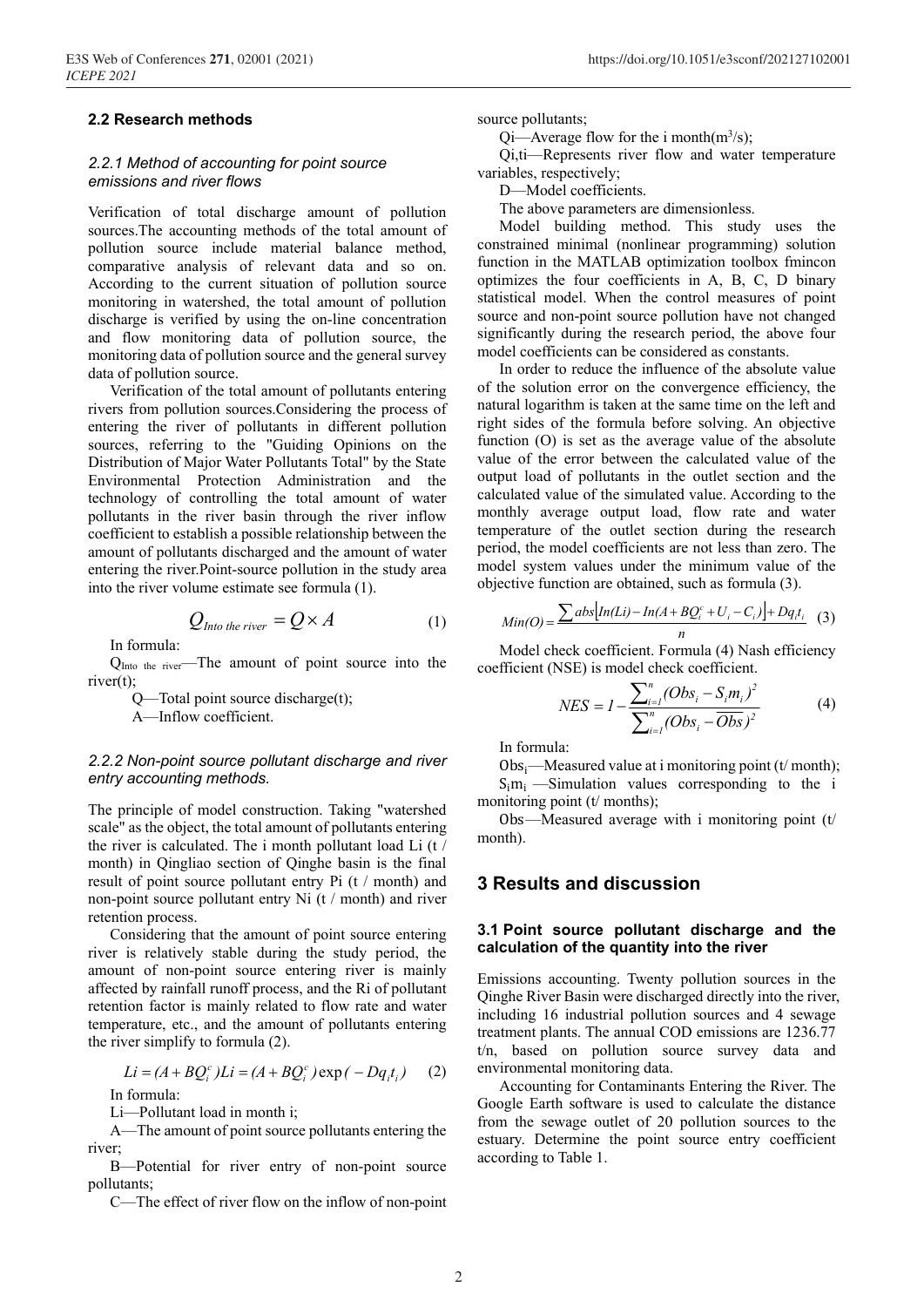| Table1. | Reference value of river inflow coefficient |
|---------|---------------------------------------------|
|         | corrected by point source distance          |

| Ariver inflow coefficient               | Reference value |
|-----------------------------------------|-----------------|
| $L \leq 1$ km                           | 1.0             |
| $1 \text{km} \leq L \leq 10 \text{km}$  | 0.9             |
| $10km \leq L \leq 20km$                 | 0.8             |
| $20 \text{km} \leq L \leq 40 \text{km}$ | 0.7             |
| $L > 40$ km                             | ገ 6             |

The results show that the distance into the river is usually short, the coefficient of entering the river is generally 0.9~1.0, and the difference between the discharge of pollutants and the amount of entering the river is small. The COD volume of 20 pollution sources in Qinghe basin is estimated to be 730.8t/n.

#### **3.2 Pollution Load Analysis of Qinghe Basin**

A total of four-year flow, water temperature and concentration monitoring data were used in 2009, 2010, 2012 and 2013. According to the monthly pollutant load of river, the monthly average COD load of monitoring section is calculated. The results are shown in Table 2.

**Table2.** Annual monitoring section COD monthly flow and load

| Time | Annual flows $(m^3/s)$ | $\text{COD load}$ (t/ months) |
|------|------------------------|-------------------------------|
| 2009 | 22.55                  | 982.88                        |
| 2010 | 64.55                  | 3144.12                       |
| 2012 | 27.59                  | 748.09                        |
| 2013 | 69.31                  | 2696.55                       |

Because of the freezing period in the north, 12 months are divided into three water periods, namely, dry season, high season and peacetime period. Because the non-point source pollution is mainly caused by the runoff produced by rainfall and the rainfall is very small in the dry season, the influence of the dry season is not considered when calculating the amount of non-point source water pollutants entering the river in the basin, and only the point source into the river is calculated in the dry season. The annual average flow and pollution load are calculated by excluding the flow and pollution load in 1, 2, 3, 4 and December of the dry season. The results are shown in Table 3.

**Table3.** Average annual flow and monthly COD load of section

| Time | Annual flows $(m^3/s)$ | $\text{COD load}$ (t/ months) |
|------|------------------------|-------------------------------|
| 2009 | 33.43                  | 1181.22                       |
| 2010 | 102.07                 | 4862.27                       |
| 2012 | 50.44                  | 1252.63                       |
| 2013 | 93.9                   | 3818.81                       |

#### **3.3 Approved river intake of non-point source pollutants**

It can be seen from tables 1 and 2 that the average annual flow in 2010 and 2013 is similar and can be used as a calculation series; the monitoring data for 2009 and 2012 are used as a comparison series to verify the calculation results.

#### *3.3.1 Model calibration*

The load quantity, flow rate and water temperature data of qingliao monitoring section COD demonstration area month by month in 2010 and 2013 are used. According to formula (3), the optimal solution under nonlinear equality constraints is solved in MATLAB software, the coefficient A, B, C, D in binary statistical model is corrected, and then the monthly monitoring data in 2009 and 2012 are used to verify. The results are shown in Table 4 and Table 5.

**Table4.** Model coefficient correction model coefficient of Qinghe River Basin

| 115.0443 | 30.0443 | 1.0543 | 0.6443 |
|----------|---------|--------|--------|

**Table5.** Annual COD inflow from various sources in Qinghe River Basin

| COD river intake (t/ years) |              |                 |  |  |
|-----------------------------|--------------|-----------------|--|--|
| Time                        | Point source | Non-point ource |  |  |
| 2009                        | 805.31       | 8777.6125       |  |  |
| 2010                        | 805.31       | 28157.1535      |  |  |
| 2012                        | 575.22       | 9587.7957       |  |  |
| 2013                        | 805.31       | 26750.7605      |  |  |

Note: Water quality data are missing from August to September 2012, and the period of high and flat water is calculated according to 5 months. Other years are based on 7 months.

At the same time, through the verification of the COD load at the end of the monitoring section of the Qinghe River Basin, from Figure 1, it can be obtained that the COD simulation value of the monitoring section is basically close to the measured value of the load.



**Fig 1.** Analysis of COD load simulation at the end of each monthly river section

Calculating the Nash coefficient by the measured and simulated values of the COD load of the outlet section of